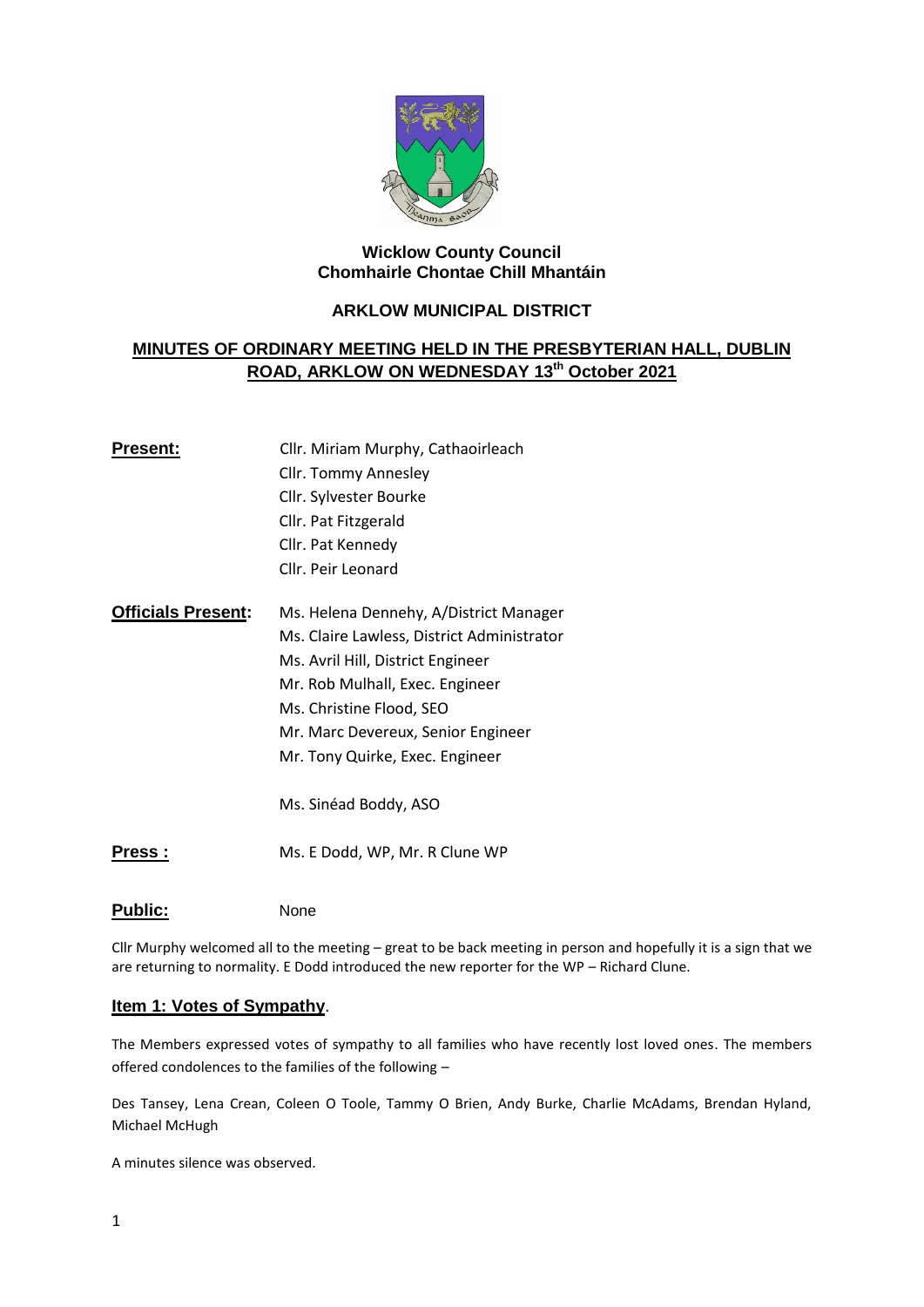# **Item 2 : Confirmation of Minutes from Ordinary Meeting held on the 8th September 2021.**

The Minutes of the Arklow Municipal District Ordinary Meeting held on the 8<sup>th</sup> September 2021 were proposed by Cllr Bourke and seconded by Cllr Kennedy.

## **Item 3 : Matters Arising.**

Cllr Bourke stated that the request for dog poo bins was not recorded and asked that the request for installation of bins along the Beech Road is noted, particularly around the bridge area. Cllr Murphy confirmed that she has spoken to the engineer about that.

# **Item 4 : To receive an update on the URDF Arklow Harbour and Pottery Museum project.**

A presentation was given to the members by Christine Flood SEO and Marc Devereux SE.

The background to the establishment of The Maritime Business Development Group was outlined and the objectives for the development of our marine infrastructure were highlighted showing the link with the Local Economic and Community Plan, RSES and the Mid East Regional Enterprise Plan. With the development of offshore wind it is now more than ever important to be in a position to maximise opportunities.

The Climate Action Plan commits to increasing our offshore wind capacity to 3.5GW as part of our overall plan to reach at least 70% renewable energy by 2030. 7 Offshore Projects have been designated Relevant Projects by the government and are in line to receive a valid grid connection offer.

There are 7 Projects proposed off the coast of Wicklow - Dublin Array RWE (2 projects Bray and Kish Banks) Relevant Project, Codling Wind Park (2 projects, Codling I and Codling II) Relevant Project, Cailleach off Bray Head, Shelmalere South of Arklow and The Arklow Bank Wind Park. The Arklow Bank Wind Park and the Codling Wind Park are at advanced stages of planning.

The history of Arklow's long connection with the sea was presented including previous major employers in the town/port. The economic fortune of Arklow and importance of the port has declined significantly over the last 40 years. The harbour/port areas are significant underutilised assets. The area requires a comprehensive plan to address the physical, economic, environmental and social regeneration of the area and redefine the role of the waterfront.

Offshore Wind Energy projects are preparing to submit planning applications when the Marine Area Planning Bill 2021, is enacted. Each project will have a potential value of between €1 and €2 billion bringing employment with each phase.

There are fantastic opportunities for County Wicklow to develop as a Centre of Excellence for Offshore wind energy through development of its harbours, enterprise space and through development of its education and training offering including re-skilling of certain sectors.

Arklow Quays regeneration will involve the preparation of detailed survey and analysis of the entire area and the development of a masterplan for the area. A clear implementation plan for the delivery of the elements of the masterplan, including funding sources will be set out and will include capital investment with the proposal for the acquisition of land to develop, in partnership with others, a hub for the maritime sector, for off shore wind, aquaculture, fisheries, other marine food sectors. Also proposed is the development of a National Maritime Centre of Excellence, providing space and supports for marine and maritime based start-ups and the development of a pottery museum close to the harbour area.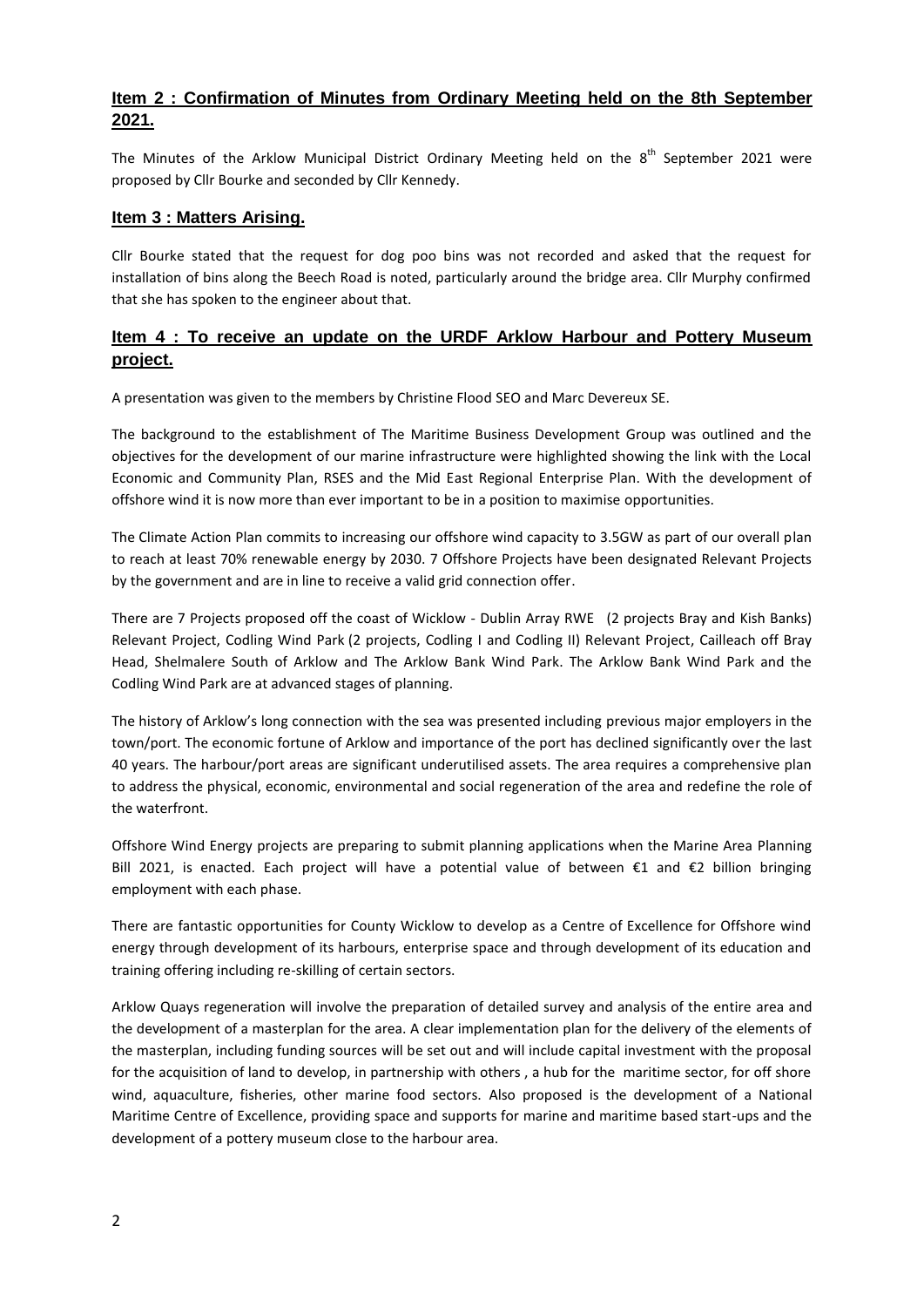The renewal plan has the potential to transform Arklow, with enhanced connectivity between the Quays and the town centre, a strong focus on Arklow's maritime and industrial heritage, high quality employment opportunities and high quality, higher density town centre living, close to all amenities and services.

Implementation of the plan will maximise opportunities presented by other projects - Arklow WWTP, Arklow Flood Scheme, the selection of Arklow by SSE as its Operations and Maintenance base for Offshore Wind, Development by Echelon Data Centres and SSE of joint 220kV substation in Arklow.

Compatibility National Strategic Outcomes (NSOs) - The proposals are compatible with the following NSOs: NSO 1, NSO 4, NSO 5, NSO 7, NSO 8, NSO 9.

Cllr Annesley asked for clarification on where the Pottery Museum application now fits? Was a URDF application and now with Harbour Project? Christine Flood replied that the REDZ funding received was for the design phase and not for capital expenditure. Funding streams are being applied for using these designs and unfortunately none have been successful to date but WCC will continue to apply and consider that the project would fare better as part of a bigger public realm project when applying for URDF funding.

Cllr Leonard supported Cllr Annesley's comments and suggested that for the short term an online museum could be developed. C Flood agreed and said that LEADER funding may be a good fit here. The physical museum should be multi-faceted – performance space, catalyst for artisans in the area and an interactive space – all complementing each other.

Discussion continued relating to the plan and the strategic harbour site.

M Devereux stated that the drawings presented are only artist impressions and no decision has been made about locations for proposed buildings. All proposals need to be complementary to the town and connected to the town.

Cllr Murphy commented that it is great to see a plan being developed for the area – it has been ignored for so long and hopes that with each application the plan will be upgraded. Cllr Leonard said that more commentary on the need for sheltered water space is required and while the social need is being met the potential to open up water space should not be ignored – the small harbour entrance needs to be reanalysed for future users of the harbour – investigate now. M Devereux agreed and stated that the use of the harbour would define the options for plans. Cllr Leonard pushed for more harbour rather than dock and creation of more marine protected areas, huge potential here. M Devereux re-iterated that the plan will come first and modifications after. Cllr Fitzgerald said that it is urgent that WCC gets the plan in place. Cllr Murphy said that communication is key and that knowledge is sought from people of the area. Cllr Kennedy said that the site is great and the future of Arklow could be huge on it – commercial, tourism and leisure along the Avoca River – South Wicklow is starved of tourism opportunities. Conversation needs to happen looking at the strategic pointers – would make a huge difference. Cllr Bourke complimented the great vision and encouraged talking to other wind farm companies. Cllr Annesley asked that other stakeholders are considered – KWETB.

C Flood stated that WCC are satisfied with the application contrary to what has been rumoured and assured the members that the application puts the best foot forward.

Cllr Leonard queried if the application was more receptive to commercial elements, M Devereux said that the application centred on "enhancement of the town" so all elements are integrated. He also confirmed that the plans for the fishing huts are going ahead as agreed. WCC has also considered developments in similar towns to Arklow – Wick and John O'Groats in Scotland for example.

H Dennehy A/DM stressed the importance of including the fishing community and that the project should not be at the cost of existing businesses. A formal working group was suggested and the development plan would remain on the agenda for future meetings.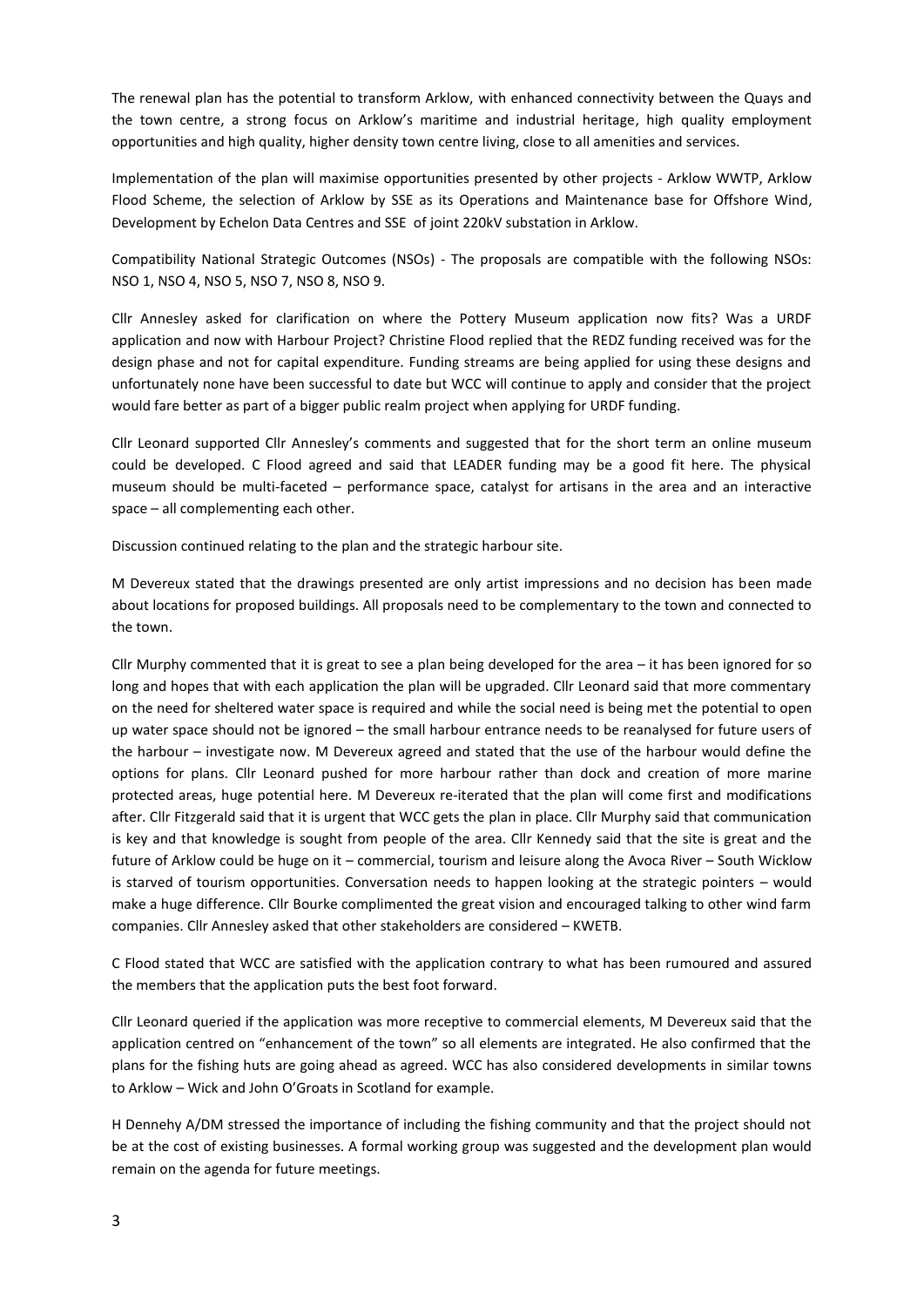## **Item 5 : To receive an update on the URDF Arklow Parade Ground project.**

T Quirke EE gave a presentation to the members updating them on progress with the Parade Ground Project.

David Walsh Civil Engineering was awarded Arklow Parade Ground Contract.

Phase 1 includes, drainage, ducting and utilities and works for this phase will continue to December 2021. Traffic management through this phase narrows the road and a stop go system will be in place as required. St. Marys Rd will be closed for a period. Site mobilisation commenced Monday 13th September.

Structural survey of external facades of buildings has been undertaken as well as setting out designed underground services and tracing of existing services. While excavating for gully connections encountered an existing stone culvert which was investigated.

The one way system will provide a consistent traffic management approach for the duration of the works. This will allow traffic to move freely through the town. Local traffic in particular will utilise the localised diversions that are available. The works will need to be carried out in a number of locations simultaneously along Main Street to allow for continuity / progression of the works in an efficient manner. A one way system will best serve this approach and the overall programme completion target of May 2022 before the busy summer period.

The alternative use of a shuttle system (i.e. a combination of Stop and Go and Traffic Lights) was examined and would be less suitable.

Pedestrian management and maintaining pedestrian safety will be a key feature of the project and implementing a one way traffic system will minimise the potential interaction for pedestrian being required to cross the carriageway. A one way system will assist the free movement of Emergency Services through the main street.

Contractor will liaise with bus companies on proposed one way system and bus stop locations and also with waste collection companies.

Auto track exercise carried out for Bridge St/ Lower Main St and Main St/Laffin's Lane, junctions are possible for 13m long bus. Perhaps look at temporary measures at Bridge St/Upper Main St to facilitate movement.

HGV's would be encouraged not to use lower main street diversion route. The contractor would initially make an inventory of the key businesses affected on the route and inform them of the alternative routes. In addition information VMS boards would be erected on bridge street in advance of the one way system been implemented highlighting the closure on main street for westbound traffic. A VMS board could be placed on the M11 southbound at Junction 20 directing the HGV's to Junction 21.

Cllr Fitzgerald asked for clarification on the status of the one way system, T Quirke EE confirmed that the system in place is only for the duration of the works. The problems that could be encountered by buses/longer vehicles, was discussed and options considered. T Quirke EE confirmed that the contractor has specific working hours for each day and countered that the one way system would assist the emergency services when concerns were raised. Cllr Annesley voiced concern at the number of projects underway – Back St. T Quirke EE stated that the traffic management system would be in place until the  $4<sup>th</sup>$  January at least. Cllr Kennedy thanked Tony and said that getting the information out every couple of weeks would reap rewards – Cllr Murphy said that the Town Team facebook page would be ideal for getting the updates out to the public.

The members suggested that the businesses are contacted regularly  $-$  T Quirke EE confirmed that the contractors have been in touch with businesses affected.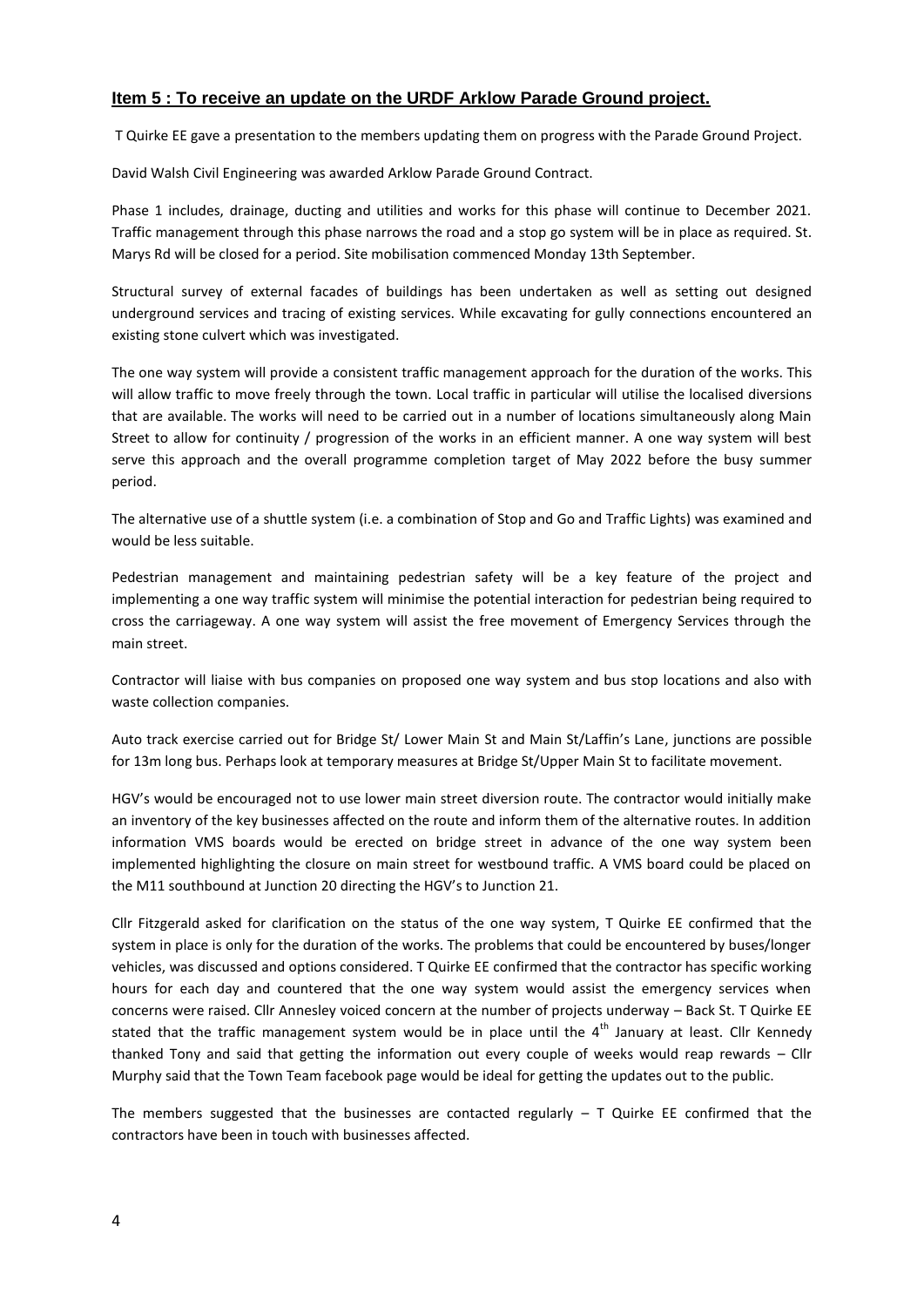# **Item 6 : To receive a report from the Housing Section on Fabric Upgrade Works and Housing Repairs.**

The report was circulated. Cllr Kennedy expressed his shock at the number of houses that are not up to standard and asked that more investment was made in existing housing stock – Houses are being upgraded after tenants pass away and then re-let, too late for the vulnerable elderly tenants. The members need to request that a set percentage of the rent collected is invested in upgrading existing properties that are below standard and not heat efficient. Cllr Murphy agreed and that regardless of the age of tenants, the standard of WCC stock is disgraceful. Proposal should be put to WCC.

The members raised issues around funding for upgrades and questioned where money was being spent and the lack of tradesmen to carry out works. Cllr Annesley confirmed that questions would be brought to the SPC and the proposal to ring-fence 10% of AMD rent collected for AMD properties.

H Dennehy A/DM confirmed that apprenticeships will be coming to WCC.

## **Item 7 : District Engineers Report.**

# **Roads Programme**

Work has commenced on the 2021 Roads Programme.

#### **Regional Roads**

| Road No. | Location          | <b>Proposed Works</b>      | <b>Status</b>                    |
|----------|-------------------|----------------------------|----------------------------------|
| R754     | Redcross Main St. | Resurfacing & line marking | Delayed                          |
|          |                   |                            | IW Scheme from Redcross to       |
|          |                   |                            | Barndarrig will impact on this - |
|          |                   |                            | re-surfacing in Redcross to be   |
|          |                   |                            | put back to 2022                 |
| R752     | Aughrim           | Resurfacing & line marking | before<br>completed<br>be<br>To  |
|          |                   |                            | November                         |

### **Local Roads**

| Road No.                      | Location                | <b>Proposed Works</b>                                           | <b>Status</b>                                          |
|-------------------------------|-------------------------|-----------------------------------------------------------------|--------------------------------------------------------|
| $L - 6124$<br>&<br>$L - 6125$ | Ballyteige, Rathdrum    | Resurfacing, surface dressing & line marking                    | Line marking to be<br>completed.<br>Tender<br>awarded. |
| $L-2180$                      | Beech Road, Avoca       | Resurfacing, surface dressing & line marking                    | Line marking to be<br>completed.<br>Tender<br>awarded. |
| $L-2900$                      | Emoclew Road, Arklow    | Resurfacing, reconstruction of existing ramps<br>& line marking | Will<br>take<br>place<br>during mid-term.              |
| $L - 6204$                    | Tocher Hill, Killavanev | Resurfacing, surface dressing                                   | Completed.                                             |

### **Safety Improvement Works**

| <b>Proposed Scheme</b>                             | <b>Status</b>     |
|----------------------------------------------------|-------------------|
| R747 - Woodenbridge to Aughrim - Safety Barriers   | Completed         |
| R752 at Avoca - Safety Barriers                    | Completed         |
| R747 - Arklow and Woodenbridge - LED warning signs | Tender awarded    |
| R752 Rathdrum & Laragh - LED Warning signs         | Tender awarded    |
| <b>Ballycoog National School</b>                   | Tender awarded    |
| <b>Bearnacle National School</b>                   | Finalising design |
| <b>Carysfort National School</b>                   | Finalising design |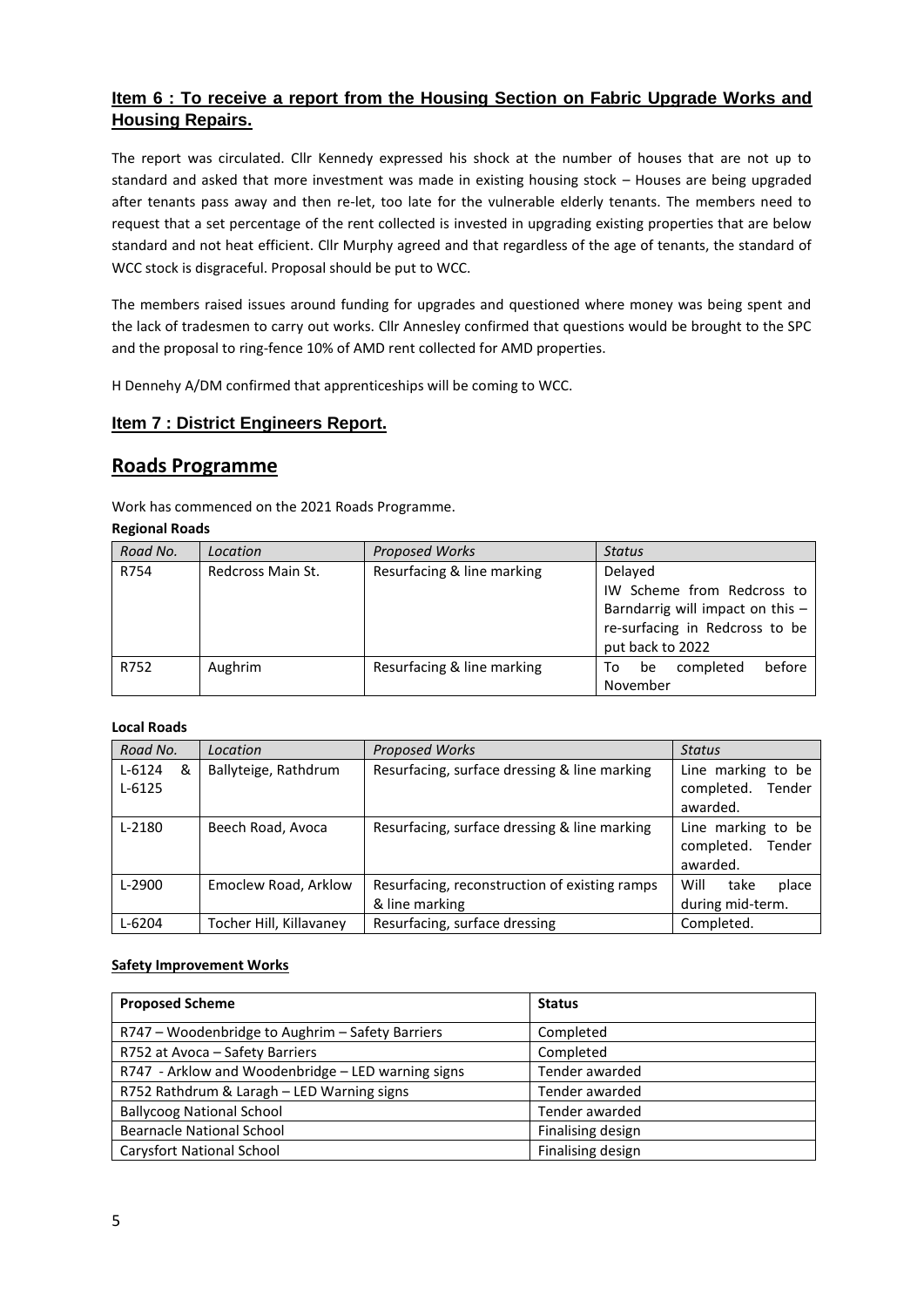Arklow MD has been advised that the LED warning signs are in stock so we will be liaising with the supplier to get these installed in the coming weeks.

### **Former National Roads**

| <b>Proposed Scheme</b>                       | Status                                          |  |
|----------------------------------------------|-------------------------------------------------|--|
| Wexford Road Arklow - Rehabilitation Project | To be completed before<br>November (from Parade |  |
|                                              | <b>Ground to Carysfort)</b>                     |  |

### **Footpath Schemes**

- 1. Rathdrum 90% complete Design has been completed. Awaiting start date from contractor. We have requested an update from Eir with regard to the removal of the stay cable.
- 2. R747 Vale Rd Finished on Merck side.Waiting on contractor to review kerb on Ballyraine side

### **Town & Village Renewal Scheme**

Redcross: Works are progressing on site. AMD have been consulting with residents on the works.

### **Local Improvement Scheme**

Two Local improvement schemes have been completed so far in 2021. Knockanree, Avoca – 220m of road Kilahurler, Arklow – 630m of road

Round 2 for the District – Clonerkin, Rathdrum Ballykillageer, Arklow

Currently awaiting a start on those schemes.

### **Community Involvement Scheme**

Kilahurler, Arklow - Drainage works complete, contractor to surface.

Applications made for three schemes for 2022-

Kimacoo Avoca Nursery Way Aughrim Three Wells Aughrim

### **Additional Outdoor Infrastructure Fund**

We have received funding for 2 schemes in the district

Arklow - €65,000 – Response has generally been positive. We have received some comments from businesses on the street and we have made arrangements for a drop-off/pick-up space (10 mins) to be included. Will be implemented as soon as signage is erected.

We are working with the parking section to ensure disabled space and loading bays are being used correctly.

Rathdrum - €50,000 – Complement the resurfacing and relining works to the main street and the square. Feedback has generally been positive and traffic situation has improved.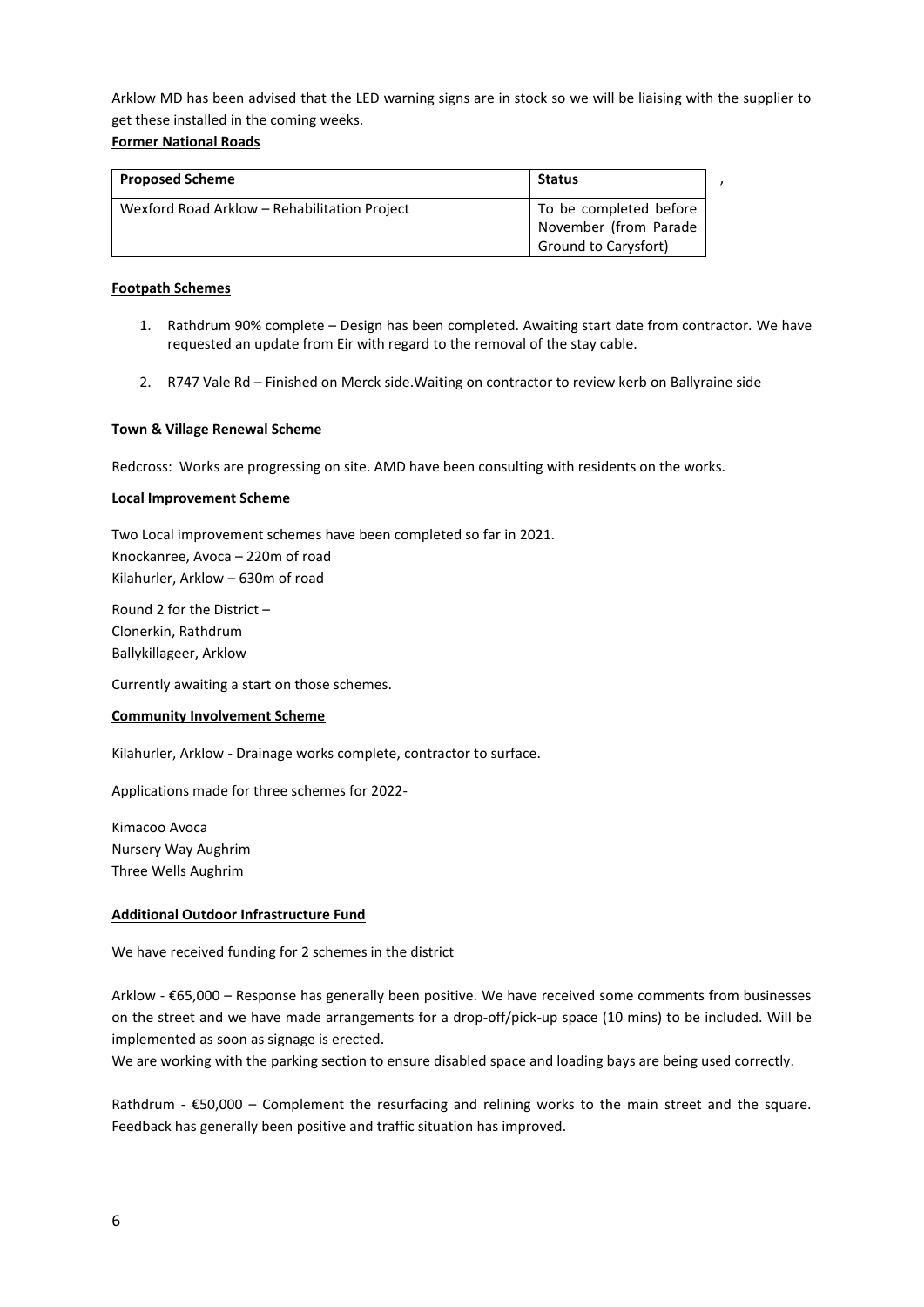#### **NTA Schemes**

The 2021 allocations for Arklow have been confirmed as follows. Projects are being led by NTA team in WCC with input from AMD.

| <b>Project Code</b> | <b>Project Name</b>                | <b>Description</b>                                                          |
|---------------------|------------------------------------|-----------------------------------------------------------------------------|
| WCC/11/0004         | Arklow - Woodenbridge - Shillelagh | project. Currently<br>compiling<br>the<br>Greenway<br>Planning Application. |
|                     |                                    |                                                                             |
| WCC/20/0003         | Arklow Transport Study             | Baseline assessment is currently underway, next                             |
|                     |                                    | stage will be stakeholder engagement.                                       |
| WCC/21/0007         | Dublin Road to Wexford Road        | Tender documents are being prepared<br>for                                  |
| WCC/21/0009         | Arklow Main St to Train Station    | appointment of consultant.                                                  |
| WCC/21/0013         | Lower Main Street, Tinahask Road & |                                                                             |
|                     | Dock Road to South Quay            |                                                                             |
| WCC/21/0024         | R747 Vale Road                     | NNR crew are working on this at present.                                    |
|                     | Rathdrum                           | Completed.                                                                  |

#### Wheelchair accessible bus stop

Works commenced on site on  $6<sup>th</sup>$  September and are progressing well. Works should be completed by 22 $<sup>nd</sup>$ </sup> October.

#### **Housing Construction**

#### Delany Park Phase 2

The site consists of 47 houses, structurally all houses are completed with doors & windows in place, all external ongoing, first fix M&E started, IW & ESB not connected to date, revised finishing programme indicates end of April 2022.

#### Avondale Phase 2

The site consists of 20 houses. Successful contractor Cleary Doyle now appointed for this project. Currently at contractors final design sign off stage anticipated start on site September 2021 with a completion date anticipated for September 2022.

#### Sheehan Court (Old Fire Station)

The project consists of a terrace of 7 no., 2bed houses, and is now fully approved by the DHLGH. The project has commenced on site, foundations poured and rising blockwork commenced, the completion date is expected to be in July 2022.

Cllr Fitzgerald asked when the line marking in Arklow would start – A Hill DE confirmed that the contract was to be awarded. Cllr Kennedy requested an update on the pedestrian lights on the Vale Rd  $-$  R Mulhall EE confirmed that this was with ESB Networks.

Cllr Annesley raised concerns about keeping the Main St planters clean – short on manpower to maintain the area.

Cllr Kennedy expressed thanks to AMD staff for the planters in Rathdrum – all appreciative now that they can drive freely up and down the street – Ambulance crew especially. A lot of thought went into the plan. Cllr Bourke added that the Primary Care Car Park would help the situation.